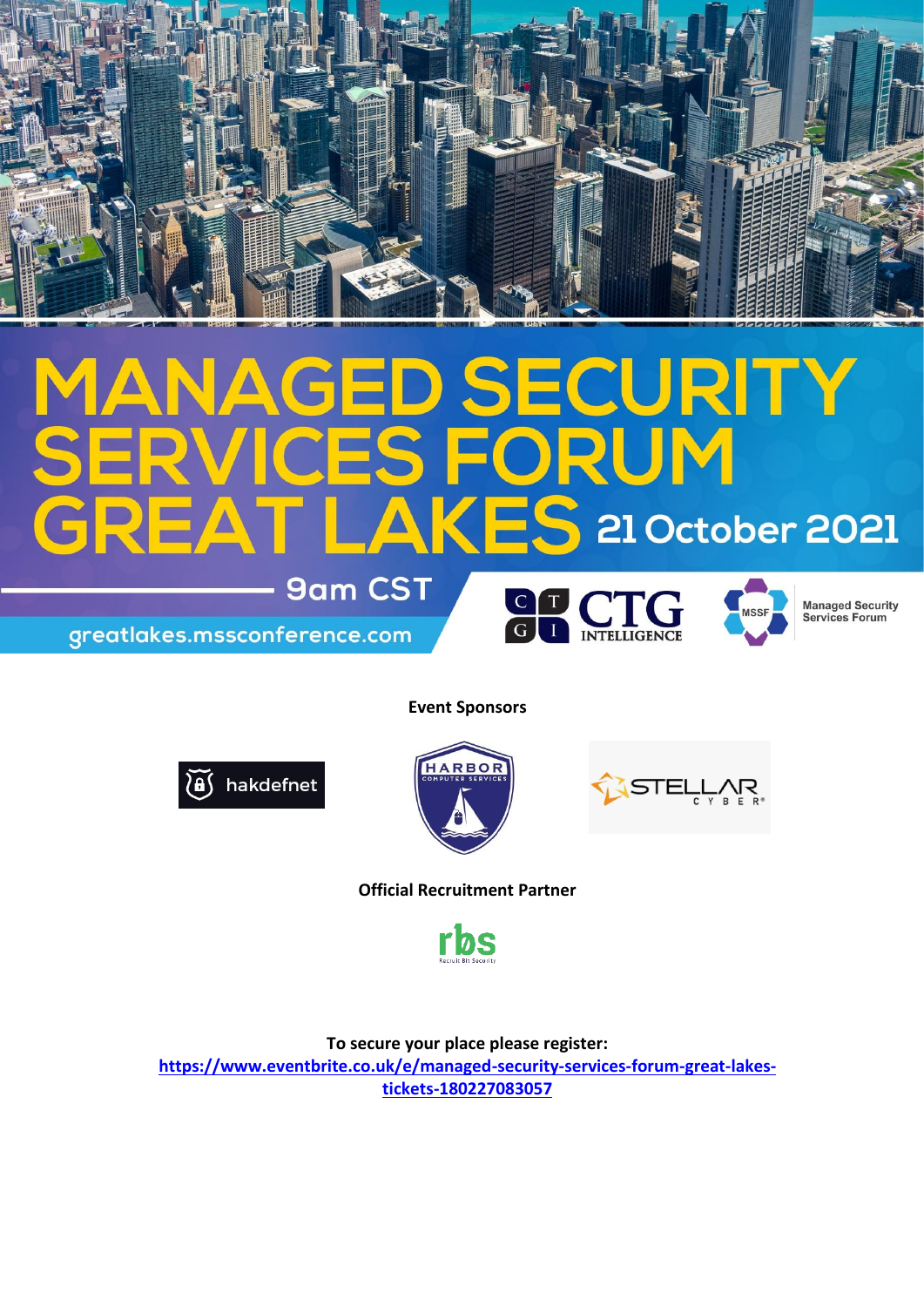| <b>Main Conference Day</b> |                                                                                             |  |
|----------------------------|---------------------------------------------------------------------------------------------|--|
|                            | 21 October 2021                                                                             |  |
|                            | 9am - 4pm Central Time                                                                      |  |
|                            |                                                                                             |  |
|                            |                                                                                             |  |
| 09:00 CST                  |                                                                                             |  |
|                            |                                                                                             |  |
|                            | <b>Opening Discussion Panel</b>                                                             |  |
| <b>AAAAA</b>               | <b>Discussion Panel</b>                                                                     |  |
|                            | What will the CISO and Architect of the Future look like and how will they adapt to         |  |
|                            | evolving threats in the context of working with Third Parties?                              |  |
|                            |                                                                                             |  |
|                            | Amy Babinchack, Owner, Harbor Computer Services & President National Society of IT Services |  |
|                            | <b>Professionals</b><br>Gaurav Kumar, Principal Consultant Cyber Security, Compugen Inc     |  |
|                            | Nick Espinosa, Chief Security Fanatic, Security Fanatics                                    |  |
|                            | Logan Wolfe, CEO, Wembley Partners                                                          |  |
|                            | Jeff Hall, Principal Security Consultant, Truvantis, Inc                                    |  |
|                            |                                                                                             |  |
| 09:40 CST                  |                                                                                             |  |
|                            | How to Securely Mine Your Data Warehouse and Data Lake                                      |  |
|                            |                                                                                             |  |
|                            |                                                                                             |  |
|                            | Brian Stoner, Vice President Service Providers, Stellar Cyber                               |  |
|                            |                                                                                             |  |
| 10:10 CST                  | Healthcare and Other Small Providers of US Critical Infrastructure are Under Attack by      |  |
|                            | Nation States. How are they Expected to Protect Patient Safety Without Help?                |  |
|                            |                                                                                             |  |
| <b>BOODD</b>               | Richard Staynings, Chief Security Strategist, Cylera                                        |  |
|                            | Ed Vasko, Director, Institute for Pervasive Cybersecurity, Boise State University           |  |
|                            | Michael Goedecker, CEO, Hakdefnet                                                           |  |
| 10:40 CST                  | Developing the Secure MSP of the Future                                                     |  |
|                            |                                                                                             |  |
|                            | Amy Babinchack, Owner, Harbor Computer Services & President National Society of IT Services |  |
|                            | <b>Professionals</b>                                                                        |  |
|                            |                                                                                             |  |
|                            |                                                                                             |  |
| 11:10 CST                  |                                                                                             |  |
|                            | <b>Understanding the Limits of Cloud Security</b>                                           |  |
|                            |                                                                                             |  |
|                            | Alexandre Blanc, vCISO, VARS Corporation                                                    |  |
|                            |                                                                                             |  |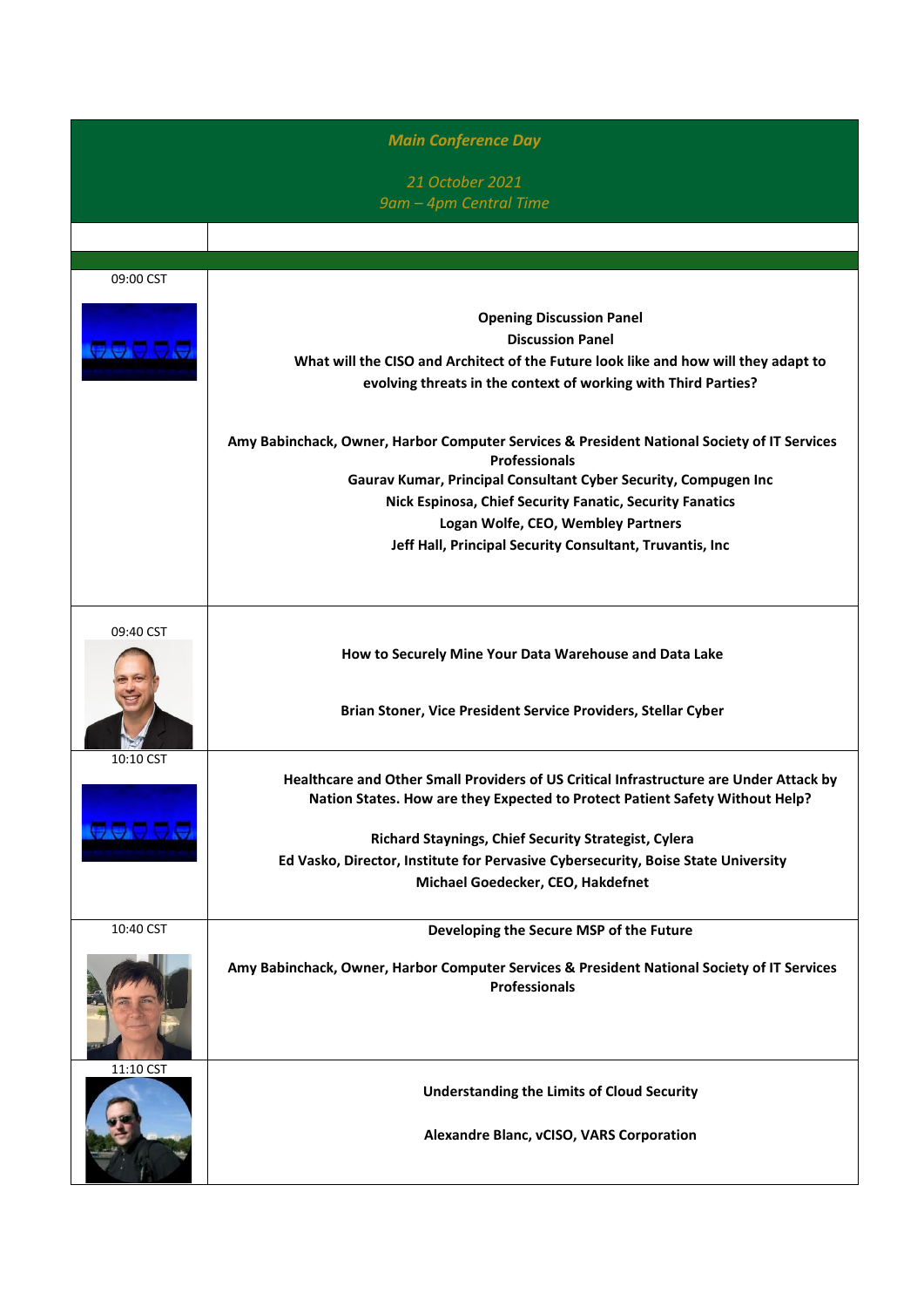| 11:40 CST<br>12:10 CST        | Uncovering the Converged ISOC (Intelligent Security Operations Centre): What does<br>Contextual Information or Actionable Intelligence Mean for your Organization?<br>Michael Goedecker, CEO, Hakdefnet<br><b>Getting Ahead of Ransomware</b><br>Rod Lewis, Founder, theoknetwork.com<br>&<br>Dennis Underwood, CEO, Cybercruicible |
|-------------------------------|-------------------------------------------------------------------------------------------------------------------------------------------------------------------------------------------------------------------------------------------------------------------------------------------------------------------------------------|
|                               |                                                                                                                                                                                                                                                                                                                                     |
| 12:40 CST<br><del>aaaaa</del> | Developing the Skills for Tomorrow's Security Professional<br>Wade Pinnell, President, Virtual Software Equipment and Consulting<br>Alex Sharpe, Management Consultant, Sharpe Management Consulting                                                                                                                                |
| 13:10 CST                     |                                                                                                                                                                                                                                                                                                                                     |
|                               | <b>Fireside Chat: CMMC and Its Implications Across Borders</b>                                                                                                                                                                                                                                                                      |
|                               | Alex Sharpe, Management Consultant, Sharpe Management Consulting                                                                                                                                                                                                                                                                    |
| 13:40 CST                     | <b>InterState Panel</b>                                                                                                                                                                                                                                                                                                             |
|                               | Tanya Walters, Consulting Security Engineer, World Wide Technology<br>Darrin Le Blanc, Client Engagement Manager, PEI                                                                                                                                                                                                               |
| Interstate Discussion         | Jeff Gaines, President and Chief Operating Officer, Interlaced.io<br><b>Brandon Wennah</b>                                                                                                                                                                                                                                          |
| 14:20 CST<br><b>OOOOO</b>     | Understanding the Evolution of Threat Intelligence in the MSS of Tomorrow                                                                                                                                                                                                                                                           |
|                               | Moderated by Alexandre Blanc, vCISO, VARS Corporation                                                                                                                                                                                                                                                                               |
|                               | Keith Duemling, Director of Cybersecurity Technology Protection, Cleveland Clinic<br>Derek White, CoFounder Beryllium                                                                                                                                                                                                               |
|                               | Chuck Everette, Director of Cyber Security Advocacy, Deep Instinct                                                                                                                                                                                                                                                                  |